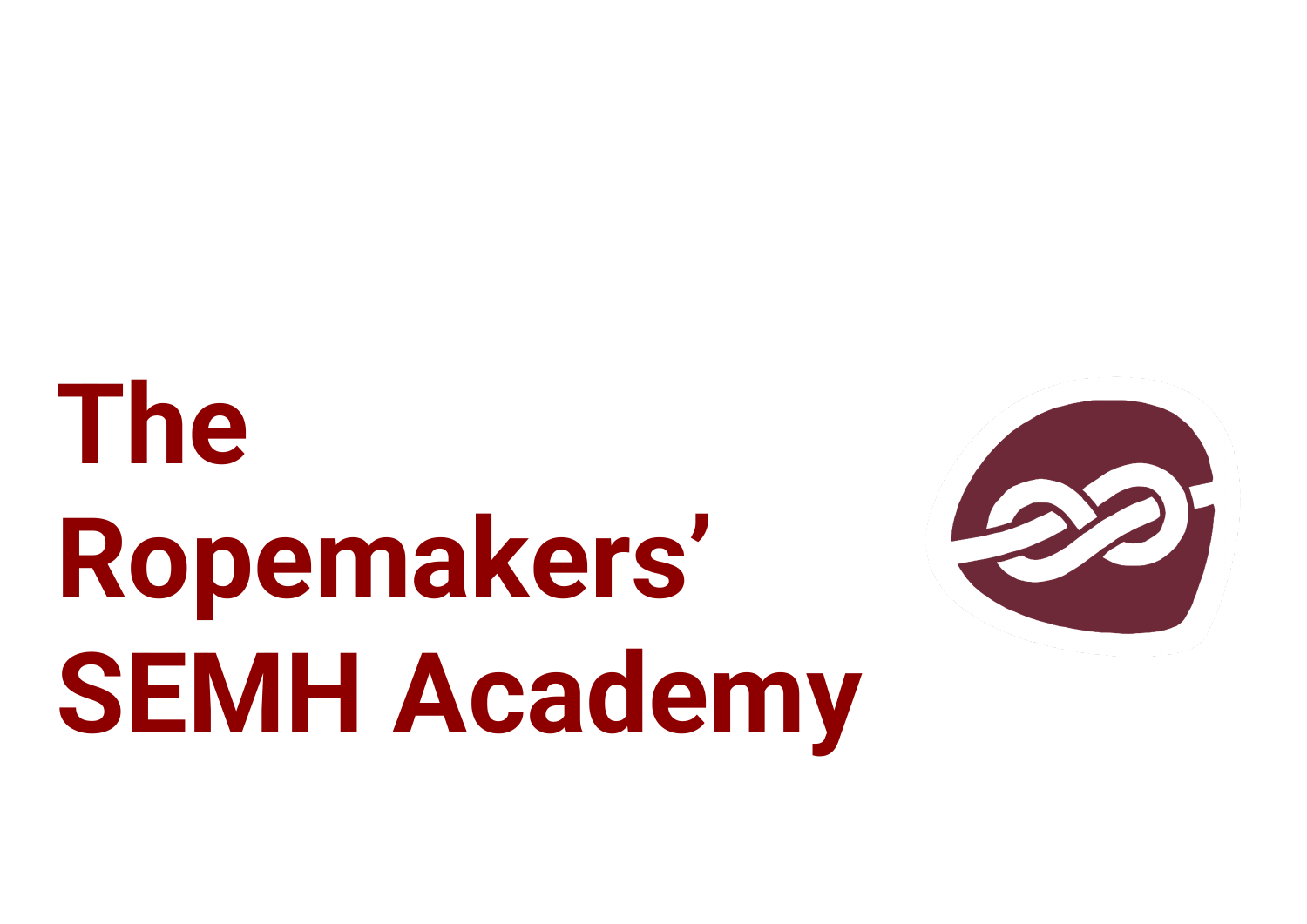## **PROGRESSION MAP**

# **MUSIC 2021-22 KS1 to KS2**

Subject Leader: To Be Confirmed Last Review of this Subject: September 2021

Love, Flourish, Social Justice, Community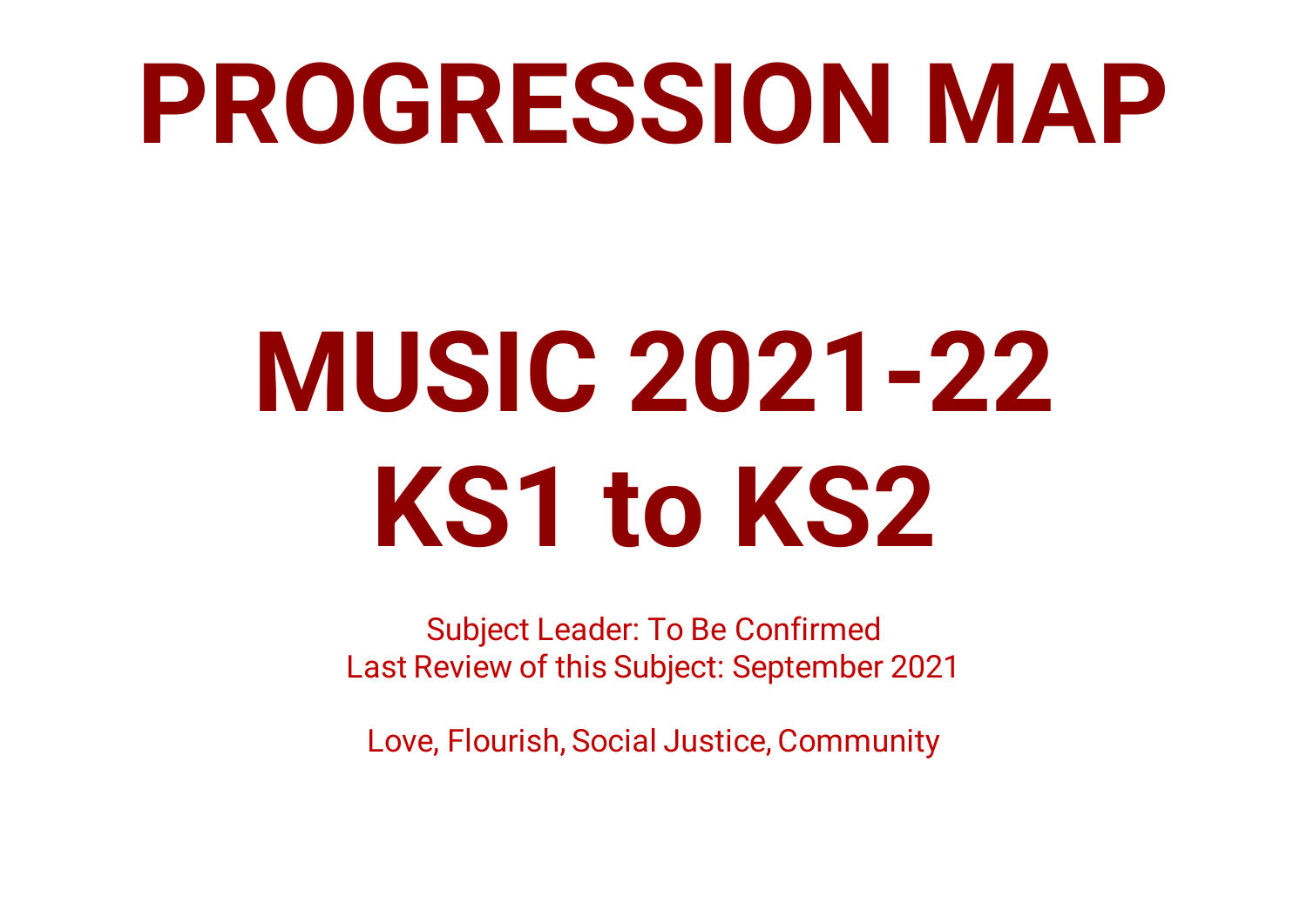| <b>Key Stage 1 National Curriculum Expectations</b>                                                                                | <b>Key Stage 2 National Curriculum Expectations</b>                                                                                                              |
|------------------------------------------------------------------------------------------------------------------------------------|------------------------------------------------------------------------------------------------------------------------------------------------------------------|
| Pupils should be taught to:                                                                                                        | Pupils should be taught to:                                                                                                                                      |
| use their voices expressively and creatively by singing songs and speaking chants<br>and rhymes;                                   | play and perform in solo and ensemble contexts, using their voices and playing<br>musical instruments with increasing accuracy, fluency, control and expression; |
| • play tuned and untuned instruments musically;<br>listen with concentration and understanding to a range of high-quality live and | improvise and compose music for a range of purposes using the inter-related<br>dimensions of music;                                                              |
| recorded music;                                                                                                                    | listen with attention to detail and recall sounds with increasing aural memory;                                                                                  |
| experiment with, create, select and combine sounds using the inter-related                                                         | use and understand staff and other musical notations;                                                                                                            |
| dimensions of music.                                                                                                               | appreciate and understand a wide range of high-quality live and recorded music<br>drawn from different traditions and from great composers and musicians;        |
|                                                                                                                                    | develop an understanding of the history of music.                                                                                                                |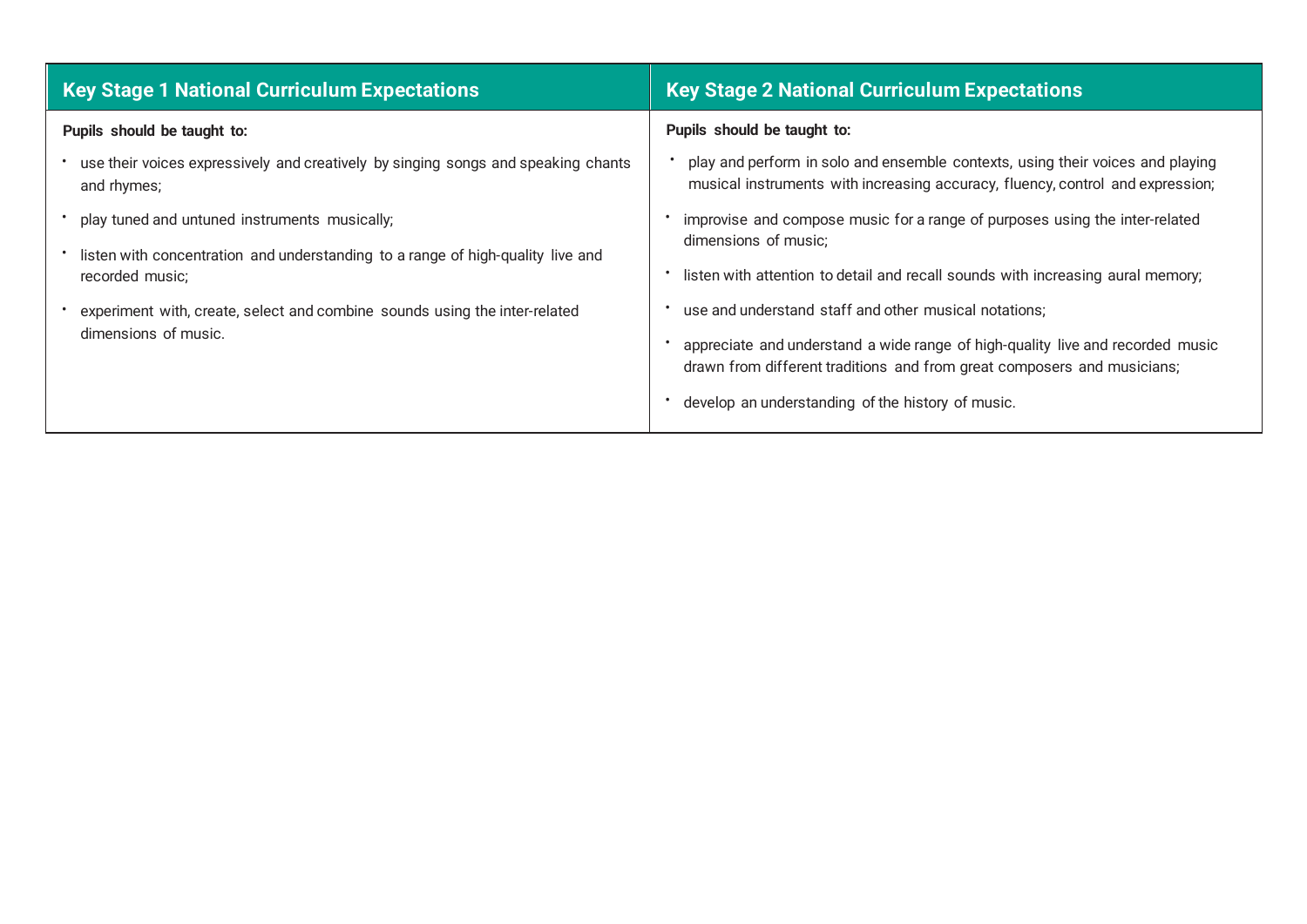## **Intent**

Music should be an enjoyable experience for pupils and teachers. Children participate in a range of musical experiences, building up their confidence at the same time. They develop their understanding of rhythm and pitch and learn how music is structured, as well as learning technical vocabulary for these elements. As children's confidence builds, they enjoy the performance aspect of music. Children experience listening to music from different cultures and eras.

## **Implementation**

Music is taught as a discrete subject but also across the curriculum. Areas of learning, such as times tables in maths, vocabulary in languages and movement in dance can all incorporate different elements of music. A weekly singing assembly allows the children opportunities to develop their singing skills and gain an understanding of how ensembles work. Performances, such as Christmas plays and nativities and end of year shows, demonstrate that music is important to the life of the school. Extracurricular activities, such as choir and peripatetic music lessons, also provide children with experience of making music.

### **Impact**

The impact of teaching music will be seen across the school with an increase in the profile of music. Whole-school and parental engagement will be improved through performances, extracurricular activities and opportunities suggested in lessons/overviews for wider learning. Participation in music develops wellbeing, promotes listening and develops concentration. We want to ensure that music is loved by teachers and pupils across school, encouraging them to want to continue building on this wealth of musical ability, now and in the future.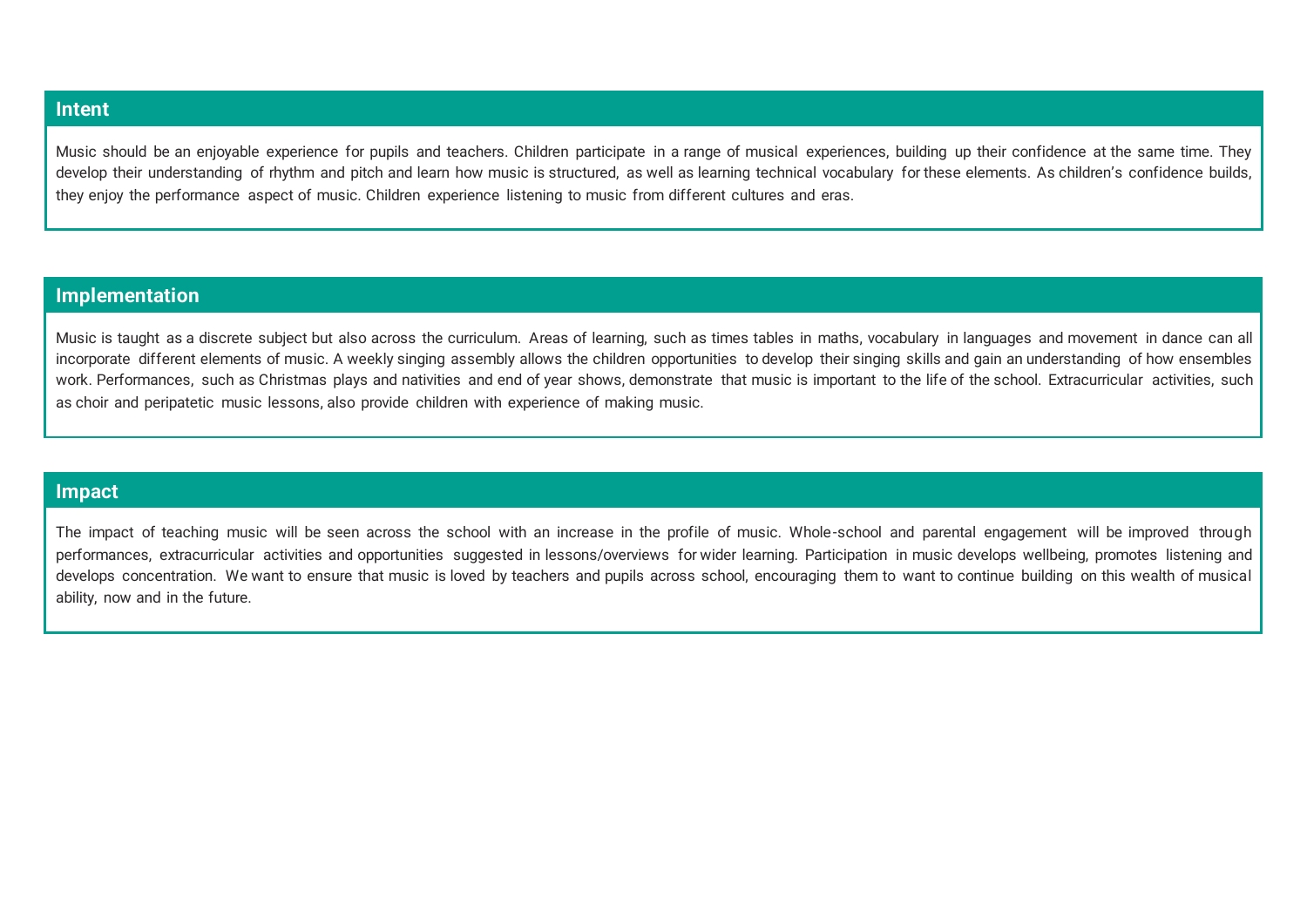|                   | KS <sub>1</sub>                                                                                                                                 | LKS <sub>2</sub>                                                                                                                                                                                  | UKS2                                                                                                                                                                                              |
|-------------------|-------------------------------------------------------------------------------------------------------------------------------------------------|---------------------------------------------------------------------------------------------------------------------------------------------------------------------------------------------------|---------------------------------------------------------------------------------------------------------------------------------------------------------------------------------------------------|
|                   | <b>KS1 Music National Curriculum</b>                                                                                                            | <b>KS2 Music National Curriculum</b>                                                                                                                                                              | <b>KS2 Music National Curriculum</b>                                                                                                                                                              |
|                   | Pupils should be taught to use their voices expressively<br>and creatively by singing songs and speaking chants<br>and rhymes.<br>Children can: | Pupils should be taught to play and perform in solo<br>and ensemble contexts, using their voices and playing<br>musical instruments with increasing accuracy,<br>fluency, control and expression. | Pupils should be taught to play and perform in solo<br>and ensemble contexts, using their voices and<br>playing musical instruments with increasing<br>accuracy, fluency, control and expression. |
|                   | a. sing with good diction;                                                                                                                      | Children can:                                                                                                                                                                                     | Children can:                                                                                                                                                                                     |
|                   | b. begin to be able to sing in tune songs with a<br>limited range;                                                                              | a. sing with good diction;<br>b. sing in tune songs with a limited range;                                                                                                                         | a. sing with good diction;<br>b. sing in tune;                                                                                                                                                    |
|                   | c. sing in time to a steady beat.                                                                                                               | c. sing a song with two or more parts;<br>d. perform with expression;                                                                                                                             | c. sing a song with two or more parts, showing<br>confidence at being able to maintain tempo<br>and pitch;                                                                                        |
|                   | <b>KS1 Music National Curriculum</b><br>Pupils should be taught to play tuned and untuned<br>instruments musically.                             | e. use correct technique to play instruments.                                                                                                                                                     | d. perform with accuracy and expression,<br>showing an understanding of the context of<br>the music;                                                                                              |
|                   | Children can:                                                                                                                                   |                                                                                                                                                                                                   | e. use correct technique to play instruments<br>with improved confidence and accuracy.                                                                                                            |
|                   | a. name a variety of instruments;                                                                                                               |                                                                                                                                                                                                   |                                                                                                                                                                                                   |
|                   | b. perform with a good sense of beat and rhythm;                                                                                                |                                                                                                                                                                                                   |                                                                                                                                                                                                   |
|                   | c. perform together in an ensemble;                                                                                                             |                                                                                                                                                                                                   |                                                                                                                                                                                                   |
| <u>Performing</u> | d. change the tempo or dynamics while playing<br>an instrument.                                                                                 |                                                                                                                                                                                                   |                                                                                                                                                                                                   |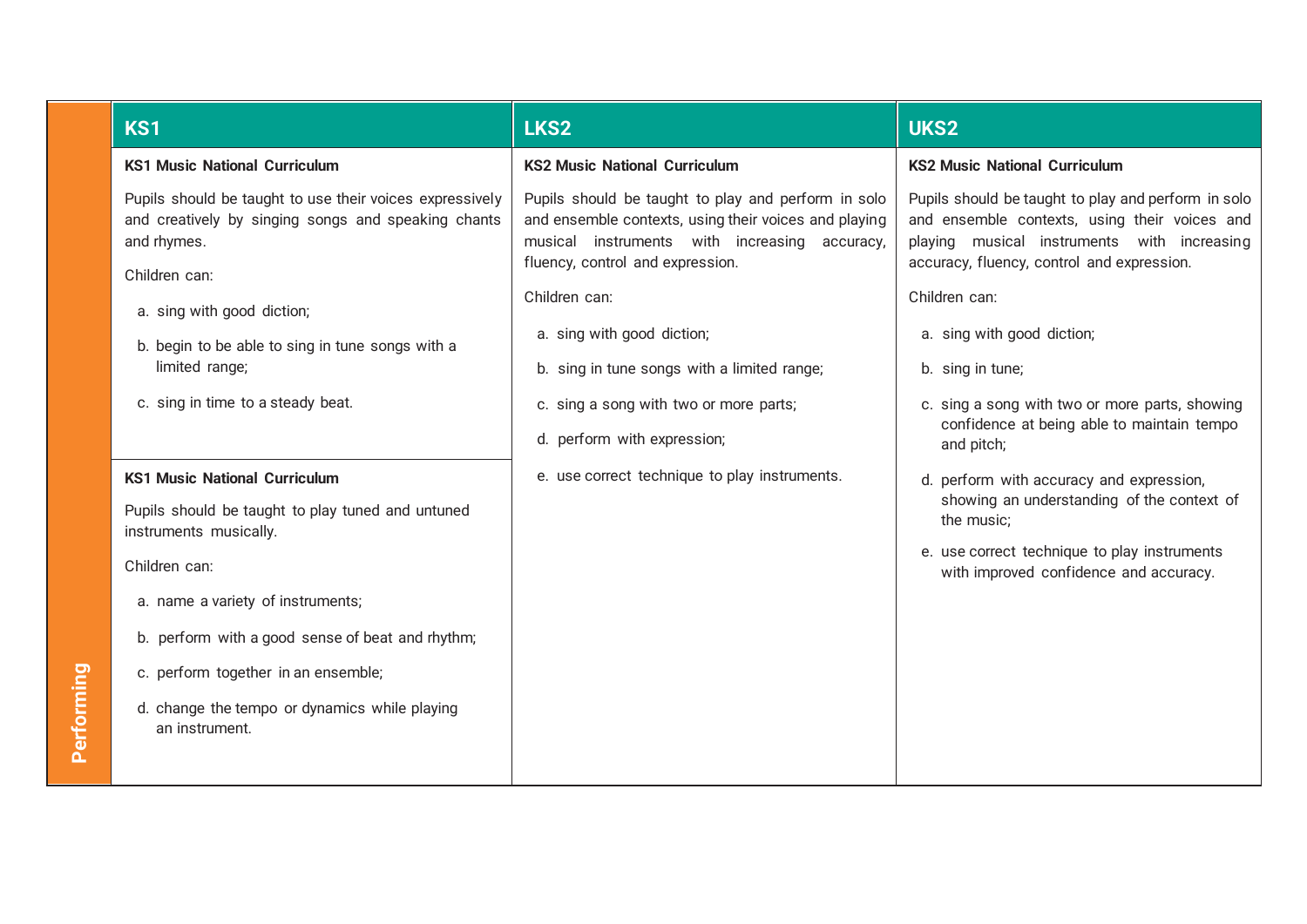| KS <sub>1</sub>                                                                                                                                                                                                                                                                                                                          | LKS <sub>2</sub>                                                                                                                                                                                                                                                                                                                                                                                                                                                                                                                                                  | UKS2                                                                                                                                                                                                                                                                                                                                                                                                                                                                                                                                                                                         |
|------------------------------------------------------------------------------------------------------------------------------------------------------------------------------------------------------------------------------------------------------------------------------------------------------------------------------------------|-------------------------------------------------------------------------------------------------------------------------------------------------------------------------------------------------------------------------------------------------------------------------------------------------------------------------------------------------------------------------------------------------------------------------------------------------------------------------------------------------------------------------------------------------------------------|----------------------------------------------------------------------------------------------------------------------------------------------------------------------------------------------------------------------------------------------------------------------------------------------------------------------------------------------------------------------------------------------------------------------------------------------------------------------------------------------------------------------------------------------------------------------------------------------|
| <b>KS1 Music National Curriculum</b>                                                                                                                                                                                                                                                                                                     | <b>KS2 Music National Curriculum</b>                                                                                                                                                                                                                                                                                                                                                                                                                                                                                                                              | <b>KS2 Music National Curriculum</b>                                                                                                                                                                                                                                                                                                                                                                                                                                                                                                                                                         |
| Pupils should be taught to listen with<br>concentration and understanding to a range of<br>high-quality live and recorded music.<br>Children can:<br>a. begin to recognise different genres<br>of music;<br>b. begin to recognise instruments being<br>played in a piece of music;<br>c. express their opinion about pieces<br>of music. | Pupils should be taught to listen with attention to detail<br>and recall sounds with increasing aural memory.<br>Children can:<br>a. find the beat in a piece of music;<br>b. explain the tempo, dynamics and duration of a<br>piece of music;<br>c. begin to recognise some orchestral instruments<br>in a piece of music.<br><b>KS2 Music National Curriculum</b><br>Pupils should be taught to appreciate and understand<br>a wide range of high-quality live and recorded music<br>drawn from different traditions and from great<br>composers and musicians. | Pupils should be taught to listen with attention to detail<br>and recall sounds with increasing aural memory.<br>Children can:<br>a. find the beat in a piece of music;<br>b. explain the tempo, dynamics, metre, timbre<br>and duration of a piece of music;<br>c. recognise orchestral instruments and describe<br>their effect in a piece of music.<br><b>KS2 Music National Curriculum</b><br>Pupils should be taught to appreciate and understand a<br>wide range of high-quality live and recorded music drawn<br>from different traditions and from great composers and<br>musicians. |
|                                                                                                                                                                                                                                                                                                                                          | Children can:<br>a. recognise a range of music genres;<br>b. recognise instruments being played in a<br>piece of music;<br>c. express their opinion about pieces of music<br>using appropriate musical vocabulary;<br>d. discuss similarities and differences in<br>pieces of music.                                                                                                                                                                                                                                                                              | Children can:<br>a. recognise a range of music genres (including from<br>around the world) and describe their characteristics;<br>b. name a variety of composers and artists associated<br>with different genres of music;<br>c. recognise instruments being played in a<br>piece of music;<br>d. express their opinion about pieces of music using<br>appropriate musical vocabulary;<br>e. discuss similarities and differences in pieces of<br>music and explain how composers and performers<br>achieve this.                                                                            |

**Listening**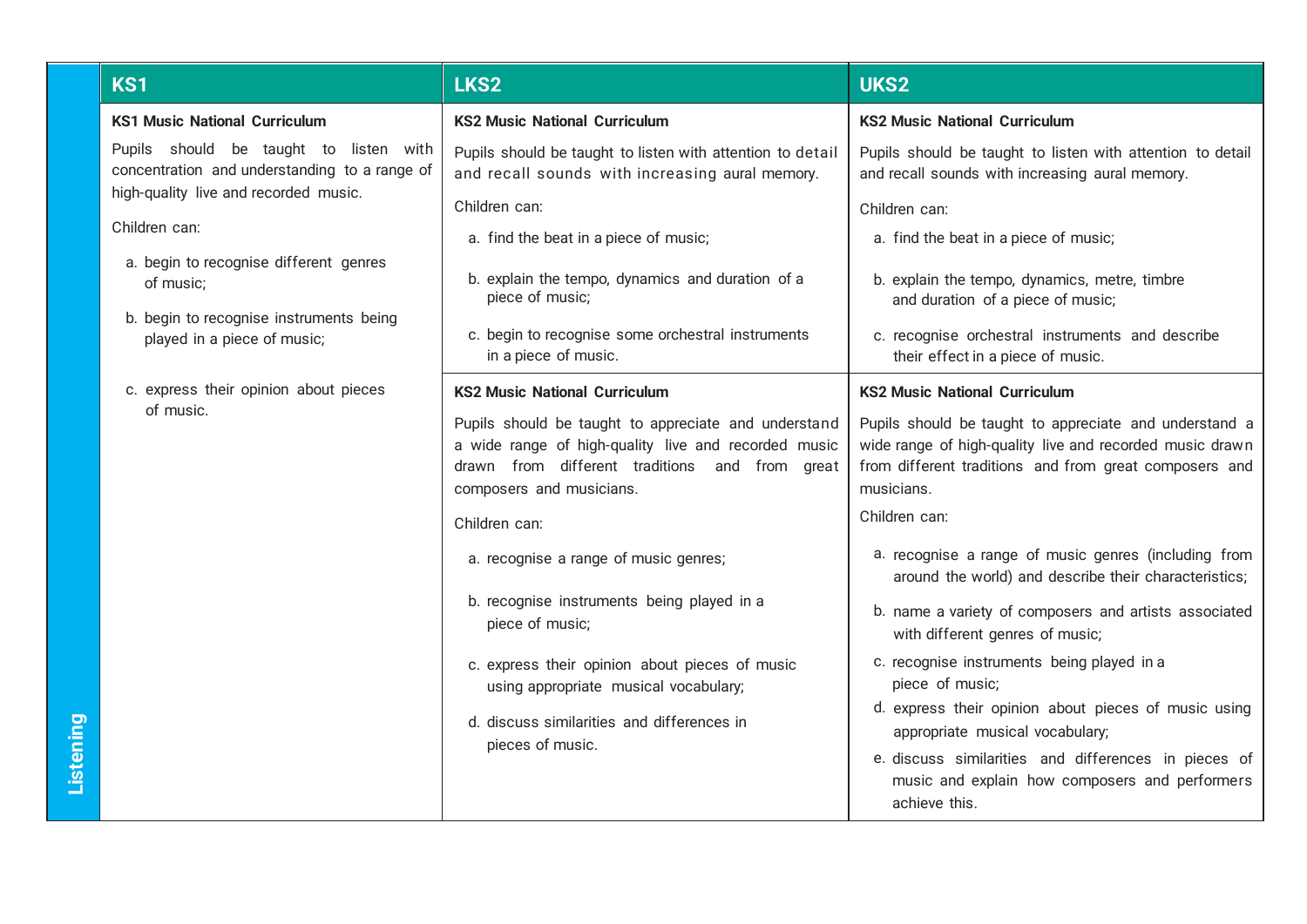|           | KS <sub>1</sub>                                                                                                                  | LKS2                                                                                                                              | UKS2                                                                                                                              |
|-----------|----------------------------------------------------------------------------------------------------------------------------------|-----------------------------------------------------------------------------------------------------------------------------------|-----------------------------------------------------------------------------------------------------------------------------------|
|           | <b>KS1 Music National Curriculum</b>                                                                                             | <b>KS2 Music National Curriculum</b>                                                                                              | <b>KS2 Music National Curriculum</b>                                                                                              |
|           | Pupils should be taught to experiment with, create,<br>select and combine sounds using the inter-related<br>dimensions of music. | Pupils should be taught to improvise and compose music<br>for a range of purposes using the inter-related<br>dimensions of music. | Pupils should be taught to improvise and compose<br>music for a range of purposes using the inter-related<br>dimensions of music. |
|           | Children can:                                                                                                                    | Children can:                                                                                                                     | Children can:                                                                                                                     |
|           | a. compose a simple tune using three or<br>four notes;                                                                           | a. compose a tune using eight notes;                                                                                              | a. create more complex tunes, thinking about<br>their audience;                                                                   |
|           | b. create sound effects for a picture or story,<br>thinking about how music can create a mood;                                   | b. compose music that has a recognisable<br>structure (beginning, middle and end).                                                | b. add lyrics to a composition;                                                                                                   |
| Composing | c. write down their compositions using<br>symbols, pictures or patterns.                                                         |                                                                                                                                   | c. compose music that has a recognisable<br>structure (beginning, middle and end) that shows<br>variation in timbre and dynamics. |
|           |                                                                                                                                  | <b>KS2 Music National Curriculum</b>                                                                                              | <b>KS2 Music National Curriculum</b>                                                                                              |
|           |                                                                                                                                  | Pupils should be taught to use and understand staff<br>and other musical notations.                                               | Pupils should be taught to use and understand staff<br>and other musical notations.                                               |
|           |                                                                                                                                  | Children can:                                                                                                                     | Children can:                                                                                                                     |
|           |                                                                                                                                  | a. recognise crotchets, quavers, semibreves and<br>crotchet rests;                                                                | a. recognise crotchets, quavers, semibreves,<br>crotchet and quaver rests;                                                        |
|           |                                                                                                                                  | b. begin to be able to recognise some notes on a<br>treble clef staff.                                                            | b. recognise notes on a treble clef staff;<br>c. understand that notes are positioned differently<br>on a bass clef;              |
|           |                                                                                                                                  |                                                                                                                                   | d. read, and play from, music notation;                                                                                           |
| Notation  |                                                                                                                                  |                                                                                                                                   | e. record their own compositions using<br>music notation.                                                                         |